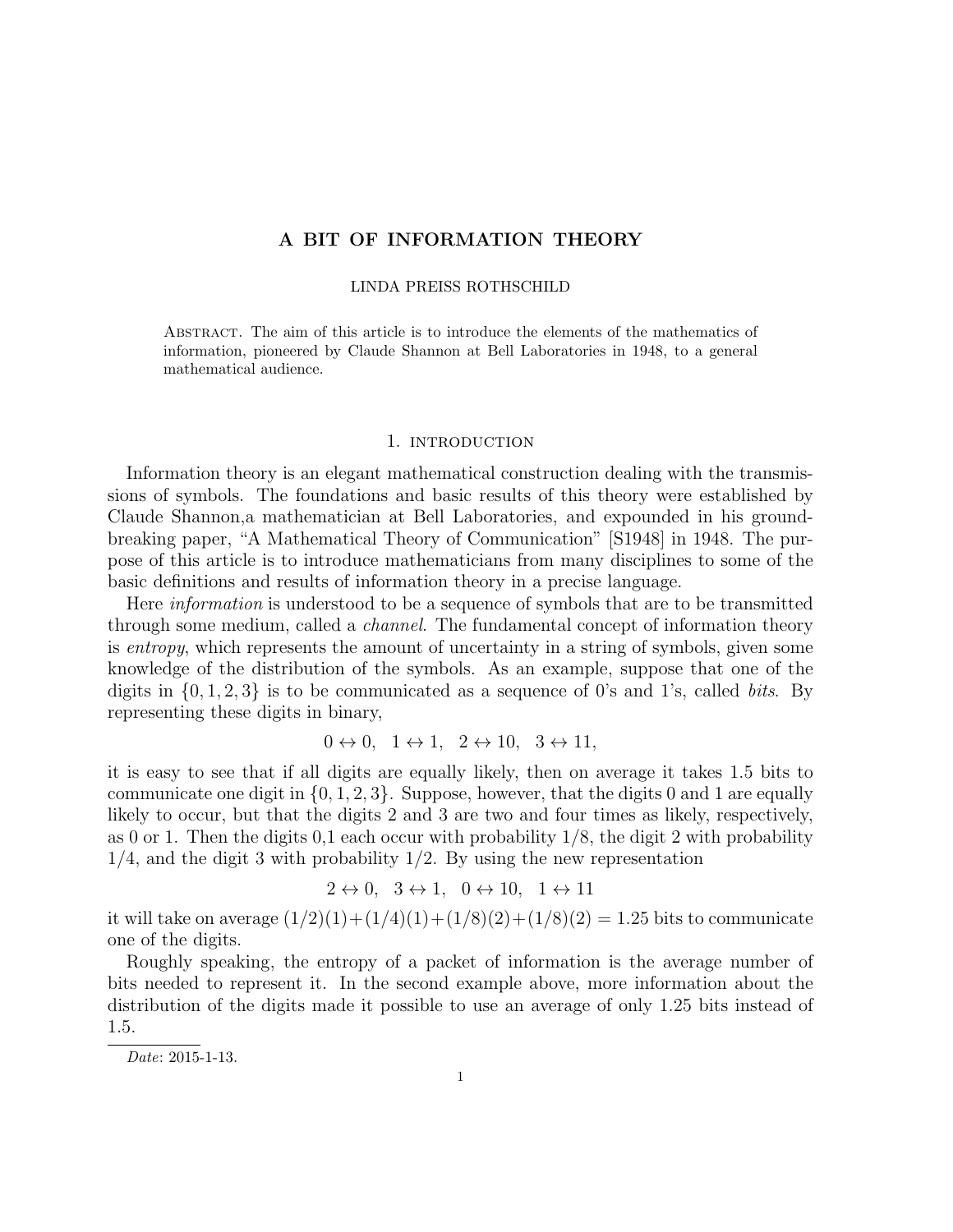The roots of information theory are founded in discrete probability. In this exposition, I will follow an approach pioneered by R. W. Yeung [Y1991], [Y2008], in which some identities involving the entropy of finitely many random variables are translated into measure-theoretic language. The content here is not really original, although some results are stated more precisely and some proofs are given in more detail. The construction of subsets of a measure space associated to a vector of random variables is new.

# 2. Definition of entropy

Let's denote by P a probability measure living on some space  $(\Omega, \mathcal{F})$ , where  $\Omega$  is the set of outcomes and F is a set of events, i.e. the collection of subsets of  $\Omega$  on which P is defined. (In this article,  $(\Omega, \mathcal{F})$ , will remain in the background.) By a *discrete random* variable, I will mean a function

$$
X:\Omega\to\mathcal{X},\ \mathcal{X}\subset\mathbb{R},
$$

where X is discrete (countable or finite), and  $X^{-1}(x) \in \mathcal{F}$  for all  $x \in \mathcal{X}$ . In this exposition, all random variables will be assumed to be discrete. The random variable  $X$  induces a probability measure  $p_X$  on  $(\mathcal{X}, 2^{\mathcal{X}})$ , where  $2^{\mathcal{X}}$  is the set of all subsets of  $\mathcal{X}$ . The for  $E \subset \mathcal{X}$ ,  $p_X(E)$  is defined by

$$
p_X(E) := \sum_{x \in E} P(\{\omega \in \Omega : X(\omega) = x\}).
$$

For simplicity of notation, I shall omit the subscript X and write p for  $p<sub>X</sub>$  where there is no risk of confusion. Also, I will follow the usual convention of writing  $\{\omega \in \Omega : X(\omega) = x\}$ as  $\{X = x\}$ . If f is a real-valued function on X, the expected value  $E_p(f)$  is defined by

$$
E_p(f) = \sum_{x \in \mathcal{X}} p(x) f(x).
$$

**Definition 2.1.** For a random variable X with values in the discrete subset  $\mathcal{X} \subset \mathbb{R}$ , its entropy,  $H(X)$ , is defined by

(2.1) 
$$
H(X) := -\sum_{x \in \mathcal{X}: p(x) \neq 0} p(x) \log_2 p(x)
$$

Since  $x \mapsto \log_2 p(x)$  defines a random variable on X (omitting the points of probability 0), so the entropy of X is the expected value

$$
H(X) = E_p(-\log_2 p).
$$

Intuitively, the larger the entropy, the more uncertainty about the values of X. For example, suppose  $\mathcal{X} = \Omega = \{1, 2, ..., N\}$  and P is the uniform distribution on  $\Omega$ , i.e.  $p(\omega) = 1/N$  for all  $\omega \in \Omega$ , then any bijection  $X : \Omega \to \mathcal{X}$  satisfies  $H(X) = \log_2 N$ , since  $p_X(x) = 1/N$  for all  $x \in \mathcal{X}$ . It is not hard to check, e.g. by using the method of Lagrange multipliers, that the minimum value of the function  $p = (p_1, \ldots, p_N) \mapsto \sum_{\{p: p_j \neq 0\}} p_j \log_2 p_j$ subject to the constraint  $\sum p_j = 1$  is achieved when  $p_j = 1/N$  for all j. Hence, for the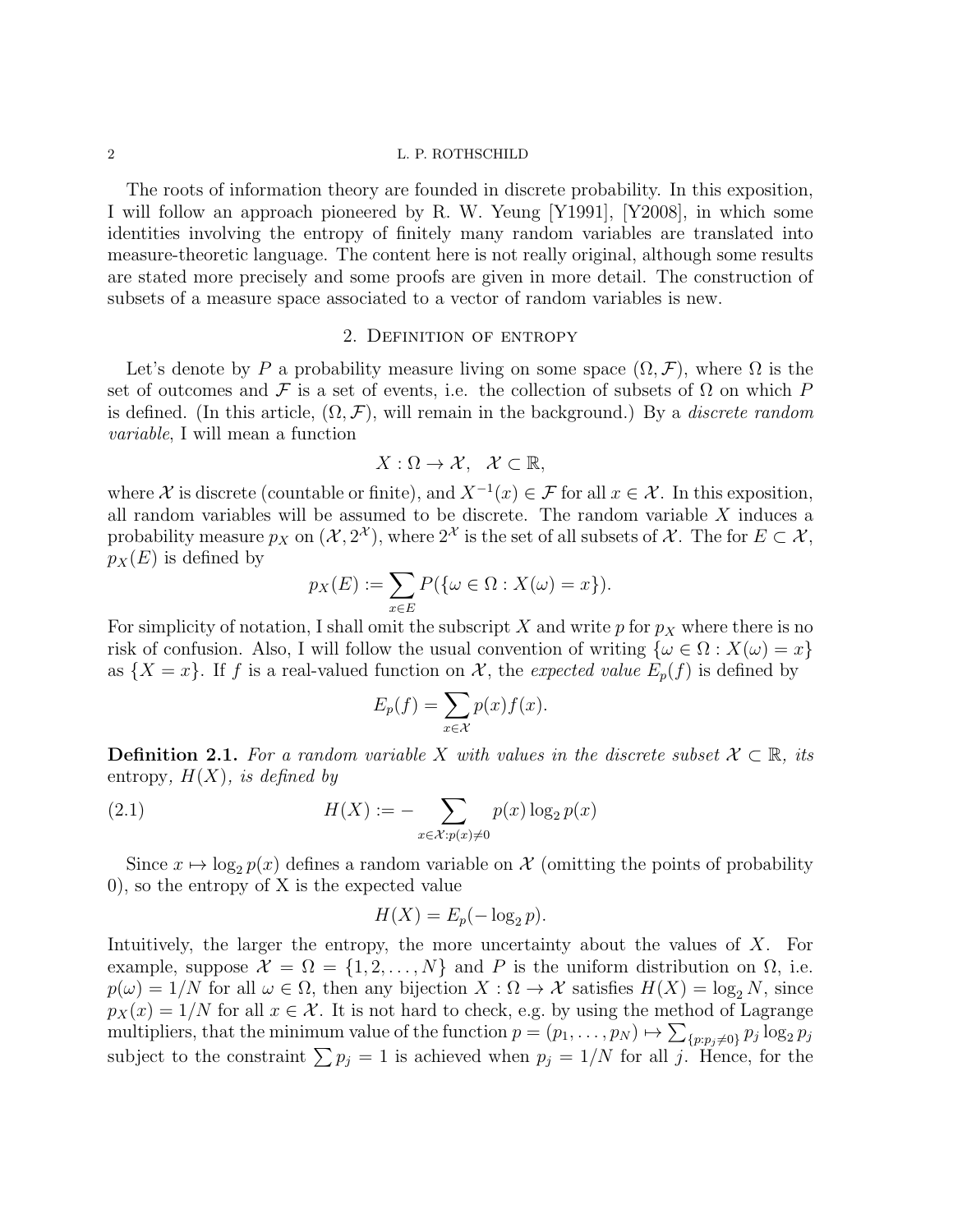given  $\Omega$ ,  $\mathcal{X}$ , and p the maximum possible value of the entropy is achieved by any random variable for which  $p(x)$  is constant, i.e. X is equally likely to take any values of X.

The above argument also shows that for any probability space  $(\Omega, P)$  and any random variable X with values in a finite set  $\mathcal X$  consisting of N elements,

$$
0 \le H(X) \le \log_2 N
$$

The significance of  $\log_2 N$  is that it is the number of digits needed to represent all integers between 0 and N in binary. If X is constant,  $p(x) \in \{0,1\}$  for all  $x \in \mathcal{X}$ ; hence  $H(X) = 0$ . In this case there is no uncertainty about the possible value of  $X$ .

**Remark 2.2.** The justification for omitting those  $x \in \mathcal{X}$  for which  $p(x) = 0$  in the summand on the right in (2.1) is that  $\lim_{y\to 0^+} y \log_2 y = 0$ .

**Remark 2.3.** It is possible to have  $H(X) = \infty$ . To see this, take  $p_n$  satisfying  $\sum_n p_n = 1$ , but  $\sum_n p_n \log_2 p_n = -\infty$ . If X satisfies  $P(\{X = n\}) = p_n$ , then  $H(X) = \infty$ . Such a sequence  $p_n$  may be constructed, for example, by normalizing the sequence  $a_n :=$  $1/n(\log_2 n)^2$ ,  $n = 2, 3, \ldots$ , to sum to 1. For most of this article, we shall assume all entropies to be finite.

**Remark 2.4.** Entropy can also be defined in terms of a probability p on  $\mathbb{N}$ , the set of positive integers, by

$$
H(p) := -\sum_{j \in \mathbb{N}: p(j) \neq 0} p(j) \log_2 p(j)
$$

as in Shannon's original paper [S1948]. To see that this is a special case of (2.1), one can use a standard construction of a random variable  $X : \Omega \to \mathcal{X}$  for which  $p_X = p$  as follows. Take  $\Omega := [0,1] \subset \mathbb{R}$  with probability given by Lebesgue measure, and  $\mathcal{X} := \mathbb{N}$ . Let  $I_1$ be the subinterval of [0, 1] given by  $I_1 := [0, p(1)]$  and define  $I_j := (p(j-1), p(j-1) + p(j)]$ for  $j > 1$ . Then  $X : [0, 1] \to \mathbb{N}$  given by

$$
X(\omega) := j \text{ for } \omega \in I_j
$$

satisfies  $P\{(X=j\}=p(j), j \in \mathbb{N}.$ 

## 3. Joint and conditional entropy, mutual information

If Y is another random variable taking values in a discrete set  $\mathcal{Y}$ , we let  $p_Y(y) :=$  $P({Y = y})$  and define the induced product probability,  $p_{(X,Y)}$ , on  $\mathcal{X} \times \mathcal{Y}$  by

$$
p_{(X,Y)}(x,y) = P(\{X = x \& Y = y\}), (x,y) \in \mathcal{X} \times \mathcal{Y}.
$$

As before, I shall drop the subscripts of  $p$  when the meaning is clear.

The *joint entropy* of  $X$  and  $Y$  may then be defined by

$$
H(X,Y) := -\sum_{(x,y)\in\mathcal{X}\times\mathcal{Y}:p(x,y)\neq 0} p(x,y)\log_2 p(x,y),
$$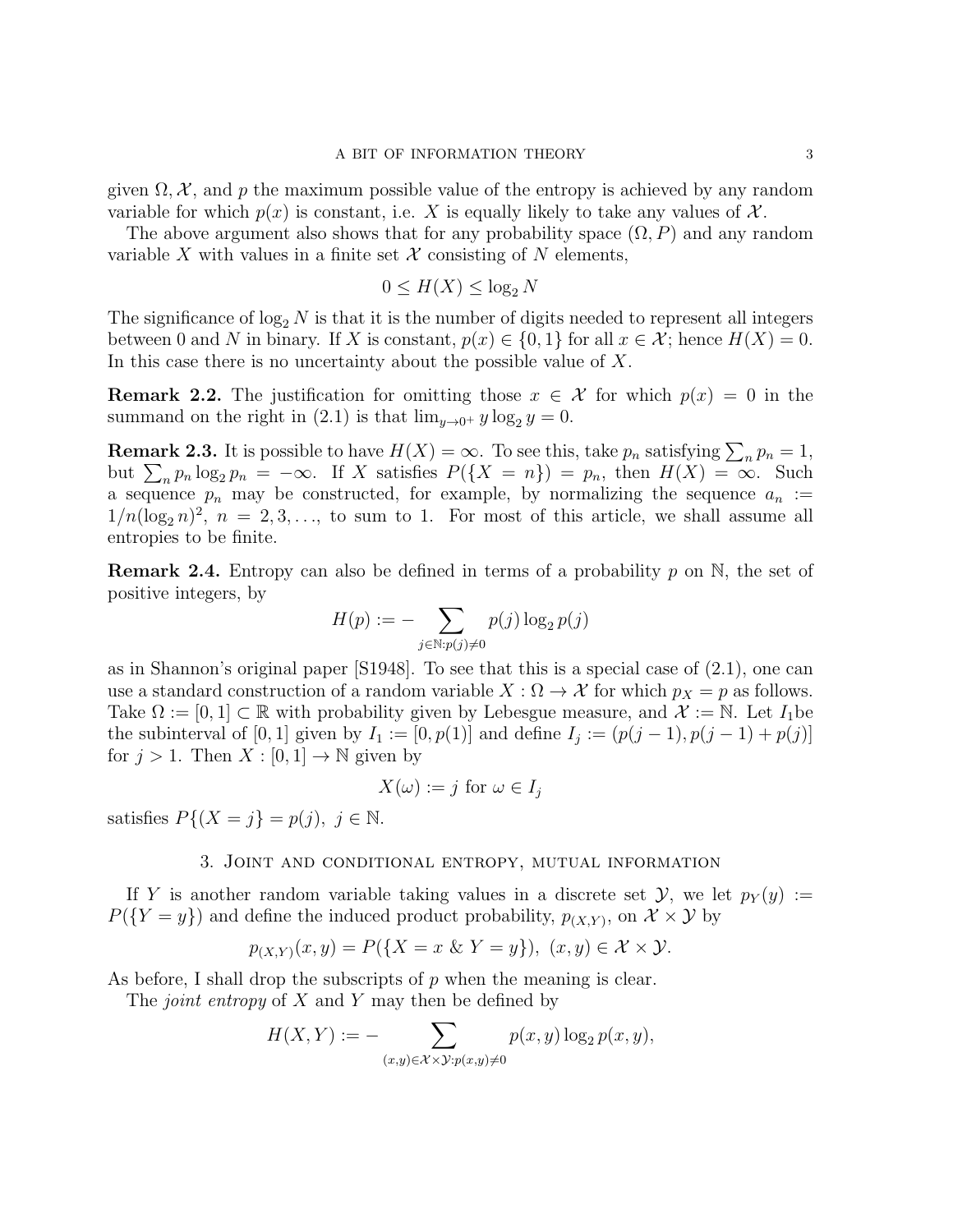or by  $H(X, Y) = E_p(-\log_2 p)$ , where p denotes the induced probability measure on  $\mathcal{X} \times \mathcal{Y}$ . Recall that the random variables X and Y are said to be *independent*, written  $X \perp Y$  if  $p(x, y) = p(x)p(y)$  for all  $(x, y) \in \mathcal{X} \times \mathcal{Y}$ . Using the additivity of the log<sub>2</sub> function, one can check

$$
H(X, Y) = H(X) + H(Y) \iff X \perp Y.
$$

This observation suggests exploring relationships between the joint entropy  $H(X, Y)$  and the entropies of X and Y. Following the ideas in Yeung  $[Y2008]$ , we will construct a finite set  $\Omega'$ , with subsets  $S_X$ ,  $S_Y$  corresponding to  $X,Y$  respectively and a measure m defined on  $\mathcal{F}' := 2^{\Omega'}$ , the set of all subsets of  $\Omega'$ . (Here, a *measure* means a nonnegative function m defined on  $\mathcal{F}'$  and satisfying finite additivity, i.e.  $m(S_1) + m(S_2) = m(S_1 \cup S_2)$  for any pair of disjoint sets in  $\mathcal{F}'$ .) To avoid undefined terms, I will assume that  $H(X)$  and  $H(Y)$ are both finite.



Let  $\Omega' := S_X \cup S_Y$  and let  $S_{(X,Y)}$  also denote this union. For any  $S \subset \Omega'$  let  $S^c$  denote the complement of S in  $\Omega'$ . We will choose  $S_X$  and  $S_Y$  in some way so that  $S_X \cap S_Y^c$ ,  $S_X \cap S_Y$ , and  $S_X^c \cap S_Y$  each contain just a single point. For this, we will take

(3.1) 
$$
S_X = \{1, 2\}, S_Y = \{2, 3\}, \text{ and } \Omega' = S_{(X,Y)} = S_X \cup S_Y = \{1, 2, 3\},
$$

so that

$$
S_X \cap S_Y^c = \{1\}, \ S_X \cap S_Y = \{2\}, S_X^c \cap S_Y = \{3\}.
$$

We want to assign the measure m on  $(\Omega', \mathcal{F}')$  in such a way that

(3.2) 
$$
m(S_X) = H(X)
$$
 and  $m(S_Y) = H(Y)$ , and  $m(S_{(X,Y)}) = H(X,Y)$ .

I claim that there is a unique measure m defined on all subsets of  $\Omega'$  satisfying (3.2). To check the claim, note first that by finite additivity, for any  $S \subset \Omega'$ ,

$$
m(S^c) = m(\Omega') - m(S).
$$

Hence

(3.3) 
$$
m(S_X \cap S_Y^c) = m(S_Y^c) = m(\Omega') - m(S_Y) = H(X, Y) - H(Y)
$$

and, similarly,

$$
m(S_X^c \cap S_Y) = H(X, Y) - H(X)
$$

From

$$
m(S_{(X,Y)}) = m(S_X \cup S_Y) = m(S_X) + m(S_Y) - m(S_X \cap S_Y),
$$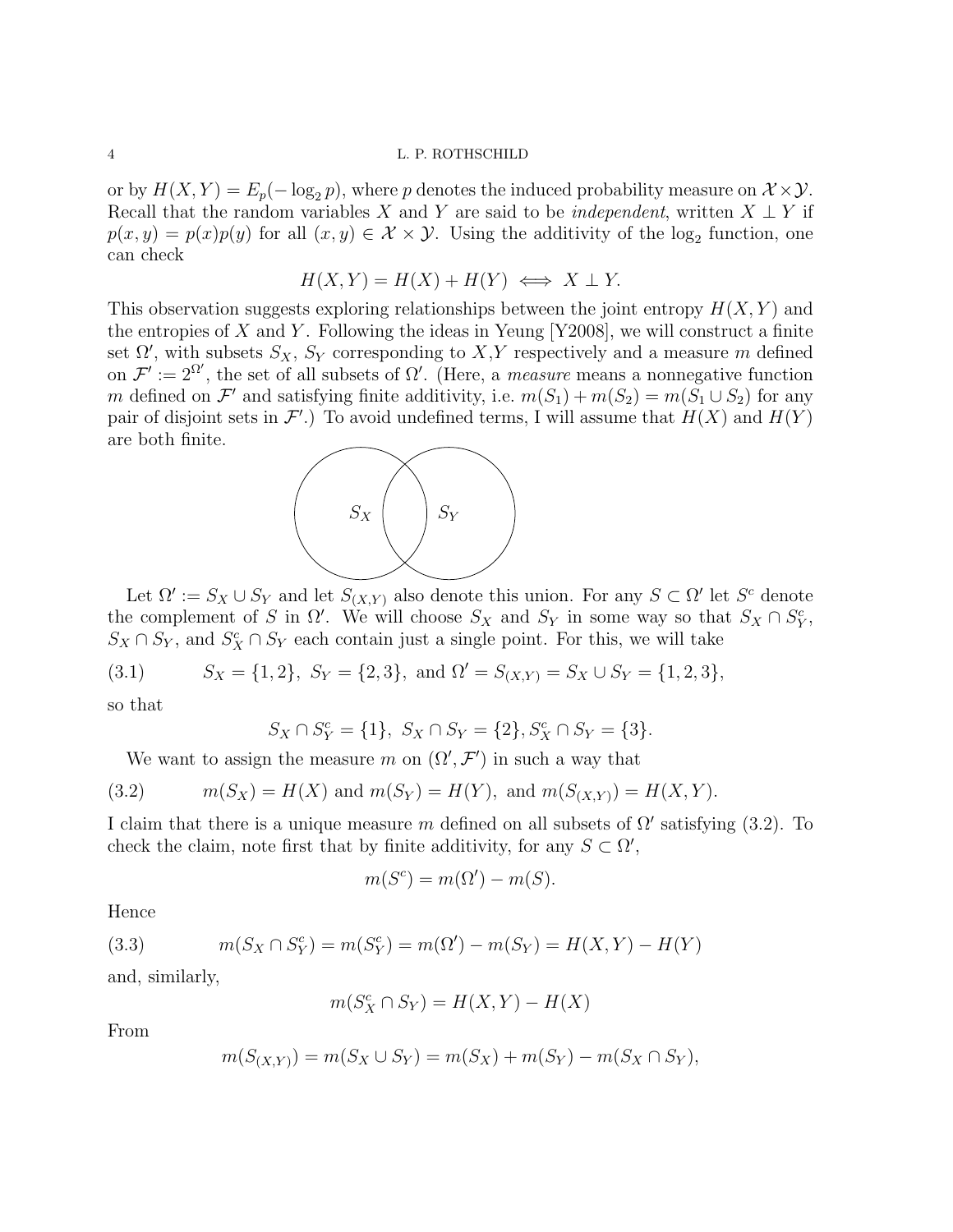we have

$$
(3.4) \qquad m(S_X \cap S_Y) = m(S_X) + m(S_Y) - m(S_{(X,Y)}) = H(X) + H(Y) - H(X,Y).
$$

Hence  $m({1}), m({2})$  and  $m({3})$  are completely determined by assigning  $m(S_X), m(S_Y)$ , and  $m(S_{(X,Y)})$  according to (3.2). By finite additivity, m is uniquely determined, which proves the claim.

**Remark 3.1.** The choice of sets given by  $(3.1)$  is arbitrary. Any sets  $S_X, S_Y$  for which  $S_X \cap S_Y$ ,  $S_X^c \cap S_Y$  and  $S_X \cap S_Y^c$  are all distinct would also give rise to a unique measure (on an algebra of subsets of  $S_X \cup S_Y$ ) satisfying (3.2).

To interpret the measures of the intersections, consider first  $H(X, Y) - H(Y)$ . We understand this as the joint uncertainty of the random variables  $X$  and  $Y$  minus the uncertainty of  $Y$ , i.e. given that Y is known. This suggests conditional probability. Recall that the conditional probability of  $x \in \mathcal{X}$  given  $y \in \mathcal{Y}$  is defined by  $p(x|y) := p(x, y)/p(y)$ if  $p(y) \neq 0$ . (By definition,  $p(y) = 0$  implies  $p(x, y) = 0$ .) If we define the *conditional* entropy  $H(X|Y)$  of X and Y as the negative of the expected value (with respect to  $p_{(X,Y)}$ ) of the function  $\mathcal{X} \times \mathcal{Y} \ni (x, y) \mapsto \log_2(p(x|y))$ , then

(3.5) 
$$
H(X|Y) = -\sum_{(x,y)\in\mathcal{X}\times\mathcal{Y}:p(x,y)\neq 0} p(x,y)\log_2 p(x|y)
$$

The equality  $\sum_{(x,y):p(x,y)\neq 0} p(x,y) = p(y)$  holds for any  $y \in \mathcal{Y}$ . By using this equality and the additive properties of  $log_2$ , it is easy to check that

(3.6) 
$$
H(X|Y) = H(X,Y) - H(Y)
$$

and hence

$$
H(X|Y) = m(S_X \cap S_Y^c).
$$

Finally, consider

$$
m(S_X \cap S_Y) = H(X) + H(Y) - H(X, Y) = H(X) - H(X|Y) = H(Y) - H(Y|X),
$$

where the last 2 equalities follow from  $(3.6)$ . This quantity is the uncertainty of X minus the uncertainty of X given Y (or vice versa). To understand this better, recall that  $x \in \mathcal{X}$ and  $y \in Y$  are *independent* if  $p(x, y) = p(x)p(y)$ , and X and Y are *independent* as random variables if x and y are independent for all  $(x, y) \in \mathcal{X} \times \mathcal{Y}$ . From (3.5) it is clear that X and Y are independent if and only if  $H(X) = H(X|Y)$ , i.e. if no information is gained about  $X$  from knowing  $Y$ . This motivates the following definition.

**Definition 3.2.** If X and Y are random variables as above with  $H(X)$ ,  $H(Y)$  their respective entropies and  $H(X, Y)$  their joint entropy, their mutual information  $I(X; Y)$ is defined by

$$
I(X;Y) := H(X) + H(Y) - H(X,Y).
$$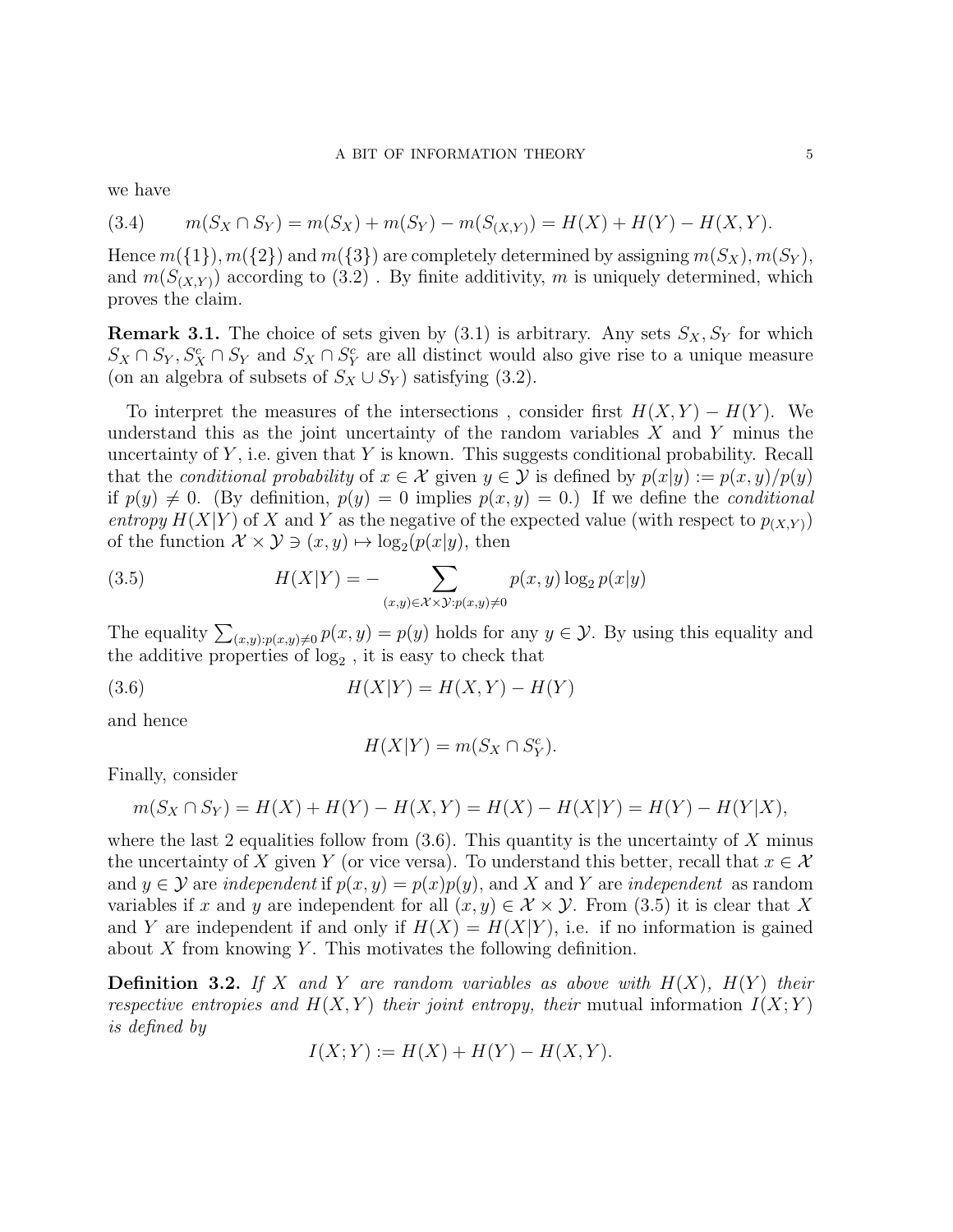This definition gives an interpretation of the remaining underlying set:

$$
I(X;Y) = m(S_X \cap S_Y).
$$

We end with a few more observations concerning mutual information. It is easy to check that

(3.7) 
$$
I(X;Y) = \sum_{((x,y)\in\mathcal{X}\times\mathcal{Y}:p(x,y)\neq 0} p(x,y)\log_2(\frac{p(x,y)}{p(x)p(y)}),
$$

and  $I(X; Y)$  is the expected value of the function  $(x, y) \mapsto \log_2(p(x, y)/p(x)p(y))$ . It is less immediate that  $I(X; Y) \geq 0$  (from which the positivity of the measure m will follow). Intuitively,  $H(X|Y)$  should not be greater than  $H(X)$ , since the uncertainty of the values of X cannot be increased with knowledge of another random variable  $Y$ . Here is a formal statement and proof of this fact.

**Proposition 3.3.** Mutual information is nonnegative, i.e.  $I(X;Y) \geq 0$ . Equivalently,  $H(X|Y) \leq H(X)$ . Hence conditioning one random variable on another can only decrease entropy. Equality holds if and only if the random variables are independent.

*Proof.* Since  $\log_2 z \equiv \frac{1}{\ln 2} \ln z$ , , where  $\ln$  denotes the natural log, it suffices to prove the proposition with  $log_2$  replaced by  $ln$  in (3.7). Let's make use of the well-known inequality

$$
\ln z \ge 1 - \frac{1}{z} \text{ for } z > 0
$$

with equality if and only if  $z = 1$ . (This inequality may be proved by showing that the function  $z \mapsto \ln z - (1 - \frac{1}{z})$  $\frac{1}{z}$ ) reaches a global minimum of 0 at  $z = 1$ .) Substituting the inequality into  $(3.7)$  (with  $log_2$  replaced by ln), we have

$$
(3.8) \sum_{(x,y):p(x,y)\neq 0} p(x,y) \ln \left( \frac{p(x,y)}{p(x)p(y)} \right) \ge \sum_{(x,y):p(x,y)\neq 0} p(x,y) \left( 1 - \frac{p(x)p(y)}{p(x,y)} \right)
$$
  
= 
$$
\sum_{x,y:p(x,y)\neq 0} p(x,y) - \sum_{(x,y):p(x,y)\neq 0} p(x)p(y) \ge 0,
$$

where the last inequality follows from  $\sum_{x,y:p(x,y)\neq 0} p(x,y) = 1$ , while

$$
\sum_{x,y:p(x,y)\neq 0} p(x)p(y) \leq \sum_{x,y} p(x)p(y) = 1
$$

Hence  $I(X;Y) \geq 0$ . For the last statement, note that equality holds in the first line if and only if  $\frac{p(x,y)}{p(x)p(y)} = 1$  when  $p(x, y) \neq 0$ .

**Remark 3.4.** The sum  $\sum_{x,y:p(x,y)\neq 0} p(x)p(y)$  may be strictly less than 1 (although this possibility is not always addressed in the literature). As an example, suppose

$$
p(1,0) = p(1,1) = 1/4, p(0,1) = 0, p(0,0) = 1/2,
$$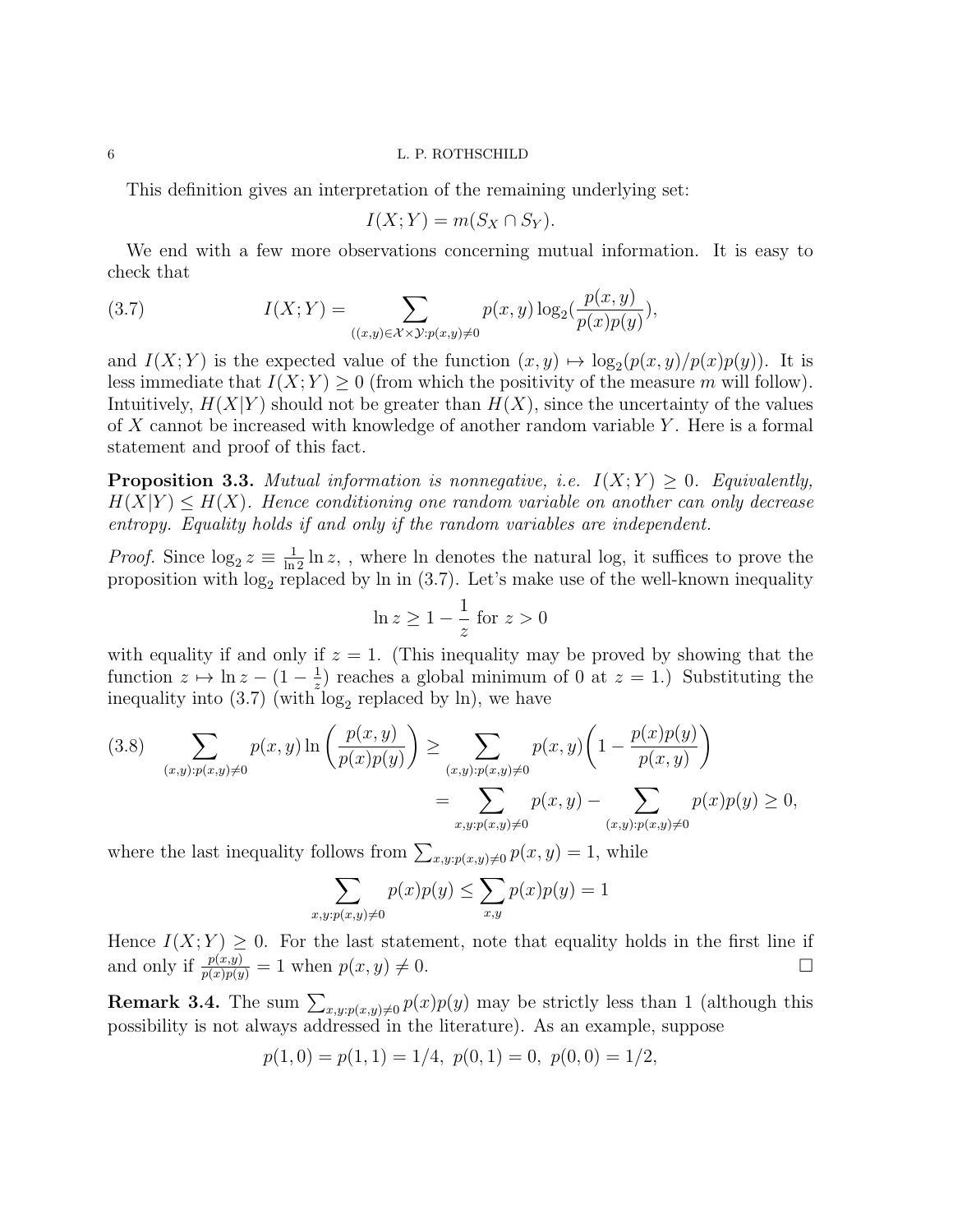so that  $p({x = 1}) = 1/2$ ,  $p({y = 1}) = 1/4$ . Then

(3.9) 
$$
\sum_{x,y:p(x,y)\neq 0} p(x)p(y) = p({x = 1})p({y = 0}) +
$$

$$
p({x = 1})p({y = 1}) + p({x = 0})p({y = 0}) = (1/2)(3/4) + 1/8 + 3/8 = 7/8.
$$

**Remark 3.5.** The non negativity of  $I(X; Y)$  will also follow from a more general result proved in Section 6 below.

# 4. ENTROPY AMONG  $n$  random variables

A measure space containing three points does not seem very exciting, but the theory can be expanded to a set of n random variables  $X_1, \ldots, X_n$  with values in discrete sets  $\mathcal{X}_1, \ldots, \mathcal{X}_n$ . To fix notation, let

$$
\mathcal{X} := \mathcal{X}_1 \times \ldots \times \mathcal{X}_n,
$$

and for  $F = \{i_1, ..., i_k\} \subset \{1, 2, ..., n\}$ , write

(4.1) 
$$
X_F := (X_{i_1}, \ldots, X_{i_k}) \text{ and } \mathcal{X}_F = \mathcal{X}_{i_1} \times \ldots \mathcal{X}_{i_k},
$$

For  $\mathbf{x}_F = (\mathbf{x}_{i_1}, \dots \mathbf{x}_{i_k}) \in \mathcal{X}_F$ , let

(4.2) 
$$
p(\mathbf{x}_F) := P(\{X_{I_1} = \mathbf{x}_{i_1}\}, \dots, \{X_{I_k} = \mathbf{x}_{i_k}\})
$$

As before, p defines a probability measure  $p_{\mathcal{X}_F}$  on  $\mathcal{X}_F$ , which will again be denoted by p if there is no ambiguity. The *joint entropy*,  $H(X_F)$ , is defined by

$$
H(X_F) := \sum_{\mathbf{x}_F \in \mathcal{X}_F: p(\mathbf{x}_F) \neq 0} p(\mathbf{x}_F) \log_2(p(\mathbf{x}_F))
$$

As in the case of two random variables, the joint entropy can be expressed in terms of expected value of the function  $\mathcal{X}_F \ni \mathbf{x}_F \mapsto -\log_2(p(\mathbf{x}_F))$ . For the rest of this section, we shall assume all entropies are finite.

If  $F_1$  and  $F_2$  are subsets of  $\{1, 2, ..., n\}$ , the *conditional entropy*,  $H(X_{F_1}|X_{F_2})$ , is defined by

$$
H(X_{F_1}|X_{F_2}) := -\sum p(\mathbf{x}_{F_1 \cup F_2}) \log_2 \big(\frac{p(\mathbf{x}_{F_1 \cup F_2})}{p(\mathbf{x}_{F_2})}\big),
$$

where the sum is taken over  $\{x_{F_1 \cup F_2} \in \mathcal{X}_{F_1 \cup F_2} : p(x_{F_1 \cup F_2}) \neq 0\}$ . (By definition, if  $p(\mathbf{x}_{F_1}) = 0$  or  $p(\mathbf{x}_{F_2}) = 0$ , then  $p(\mathbf{x}_{F_1 \cup F_2}) = 0$ , so that the right hand side of the equation is always defined.) The fraction  $\left(\frac{p(\mathbf{x}_{F_1\cup F_2})}{p(\mathbf{x}_F)}\right)$  $\frac{\mathbf{x}_{F_1 \cup F_2}}{p(\mathbf{x}_{F_2})}$  is the conditional probability of  $\mathbf{x}_{F_1 \cup F_2}$  given  $\mathbf{x}_{F_2}$ , written  $p(\mathbf{x}_{F_1\cup F_2}|\mathbf{x}_{F_2})$ . Then  $H(X_{F_1}|X_{F_2})$  may be expressed as the expected value of the function  $\mathbf{x}_{F_1 \cup F_2} \mapsto -\log_2(p(\mathbf{x}_{F_1 \cup F_2}|\mathbf{x}_{F_2}))$ . The identity

(4.3) 
$$
H(X_{F_1}|X_{F_2}) = H(X_{F_1 \cup F_2}) - H(X_{F_2}),
$$

follows from the definition, as in the case of 2 random variables.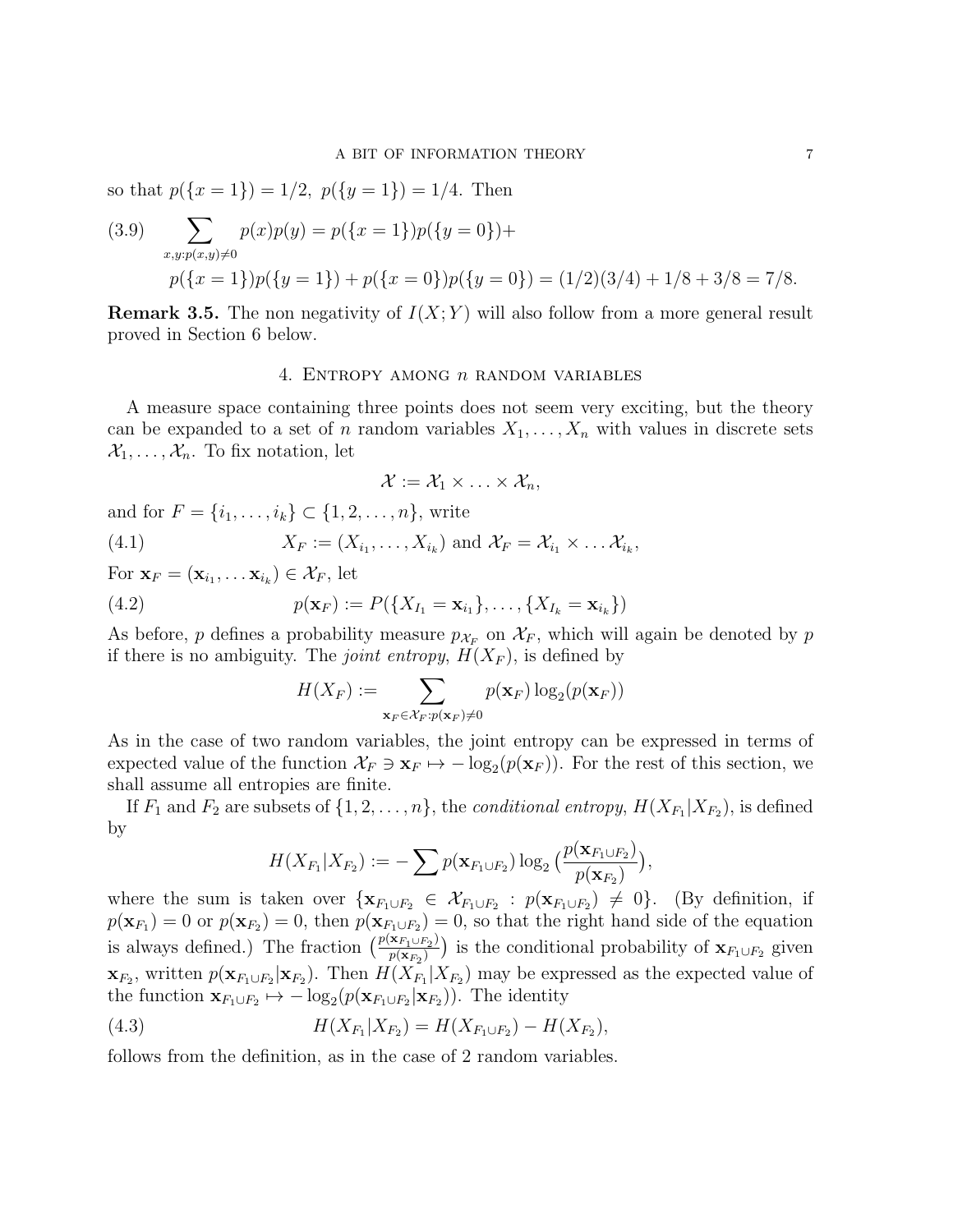The mutual information  $I(X_{F_1}; X_{F_2})$  may be defined as for the case of 2 random variables by

$$
I(X_{F_1}; X_{F_2}) := \sum p(\mathbf{x}_{F_1 \cup F_2}) \log_2 \big( \frac{p(\mathbf{x}_{F_1 \cup F_2})}{p(\mathbf{x}_{F_1})p(\mathbf{x}_{F_2})} \big),
$$

with the sum taken over  $\{x_{F_1\cup F_2} \in \mathcal{X}_{F_1\cup F_2} : p(x_{F_1\cup F_2}) \neq 0\}$  as before. However, if  $F_3 \subset \{1, 2, \ldots, n\}$  is another set of indices, it is natural to define the *conditional mutual information*,  $I(X_{F_1}; X_{F_2}|X_{F_3})$  by

(4.4) 
$$
I(X_{F_1}; X_{F_2}|X_{F_3}) := \sum p(\mathbf{x}_{F_1 \cup F_2 \cup F_3}) \log_2 \big( \frac{p(\mathbf{x}_{F_1 \cup F_2}|\mathbf{x}_{F_3})}{p(\mathbf{x}_{F_1}|\mathbf{x}_{F_3})p(\mathbf{x}_{F_2}|\mathbf{x}_{F_3})} \big),
$$

with the sum taken over  $\{ \mathbf{x}_{F_1 \cup F_2 \cup F_3} \in \mathcal{X}_{F_1 \cup F_2 \cup F_3} : p(\mathbf{x}_{F_1 \cup F_2 \cup F_3}) \neq 0 \}$ .

We may use the additivity of the  $log_2$  function to check the identities

(4.5) 
$$
I(X_{F_1}; X_{F_2}) = H(X_{F_1}) + H(X_{F_2}) - H(X_{F_1 \cup F_2}) \text{ and}
$$

(4.6) 
$$
I(X_{F_1}; X_{F_2}|X_{F_3}) = H(X_{F_1}|X_{F_3}) + H(X_{F_2}|X_{F_3}) - H(X_{F_1 \cup F_2}|X_{F_3})
$$

The notions of joint entropy and conditional entropy can be realized as special cases of conditional mutual information as follows. Taking  $F_2 = F_1$  in (4.6),

$$
I(X_{F_1}; X_{F_1}|X_{F_3}) = H(X_{F_1}|X_{F_3}),
$$

since all three terms on the right become identical.

# 5. Measure-theoretic identities

Here  $X_1, \ldots, X_n$  will denote random variables as before. To avoid undefined terms, we shall again assume that  $H(X_i) < \infty$ ,  $i = 1, \ldots, n$ . In order to prove an analog of the results in Section 3, we will construct a finite space  $\Omega'$ , and a signed measure m defined on  $\mathcal{A} = 2^{\Omega'}$ , the algebra of all subsets of  $\Omega'$ . By a (finite) signed measure, I shall mean a function  $m : \mathcal{A} \to \mathbb{R}$  satisfying finite additivity:

$$
m(S_1 \cup S_2) = m(S_1) + m(S_2) - m(S_1 \cap S_2),
$$

for any  $S_1, S_2 \in \mathcal{A}$ . A signed measure necessarily satisfies  $m(\emptyset) = 0$ , but  $S_1 \subset S_2$  need not imply  $m(S_1) \leq m(S_2)$ .

Following the ideas used in the case  $n = 2$ , we shall associate to each  $X_j$  a set  $S_j$  and put  $\Omega' = \bigcup_{j=1}^n S_j$ . Then every nonempty subset of  $\Omega'$  can be expressed as a union sets in  $\mathcal{B}$ , where

$$
\mathcal{B} = \{ S \subset \Omega' : S = \bigcap_{j=1}^{n} T_j, \text{ where } T_j \in \{S_j, S_j^c\}, T_j = S_j \text{ for at least one } j \}
$$

There are  $2^n - 1$  such possibly nonempty sets in  $\mathcal{B}$ , (since  $\bigcap_{j=1}^n S_j^c = \emptyset$ ). If the  $S_j$  are chosen so that the  $2^{n} - 1$  sets in  $\mathcal{B}$  are disjoint and nonempty, then any map  $m : \mathcal{B} \to \mathbb{R}$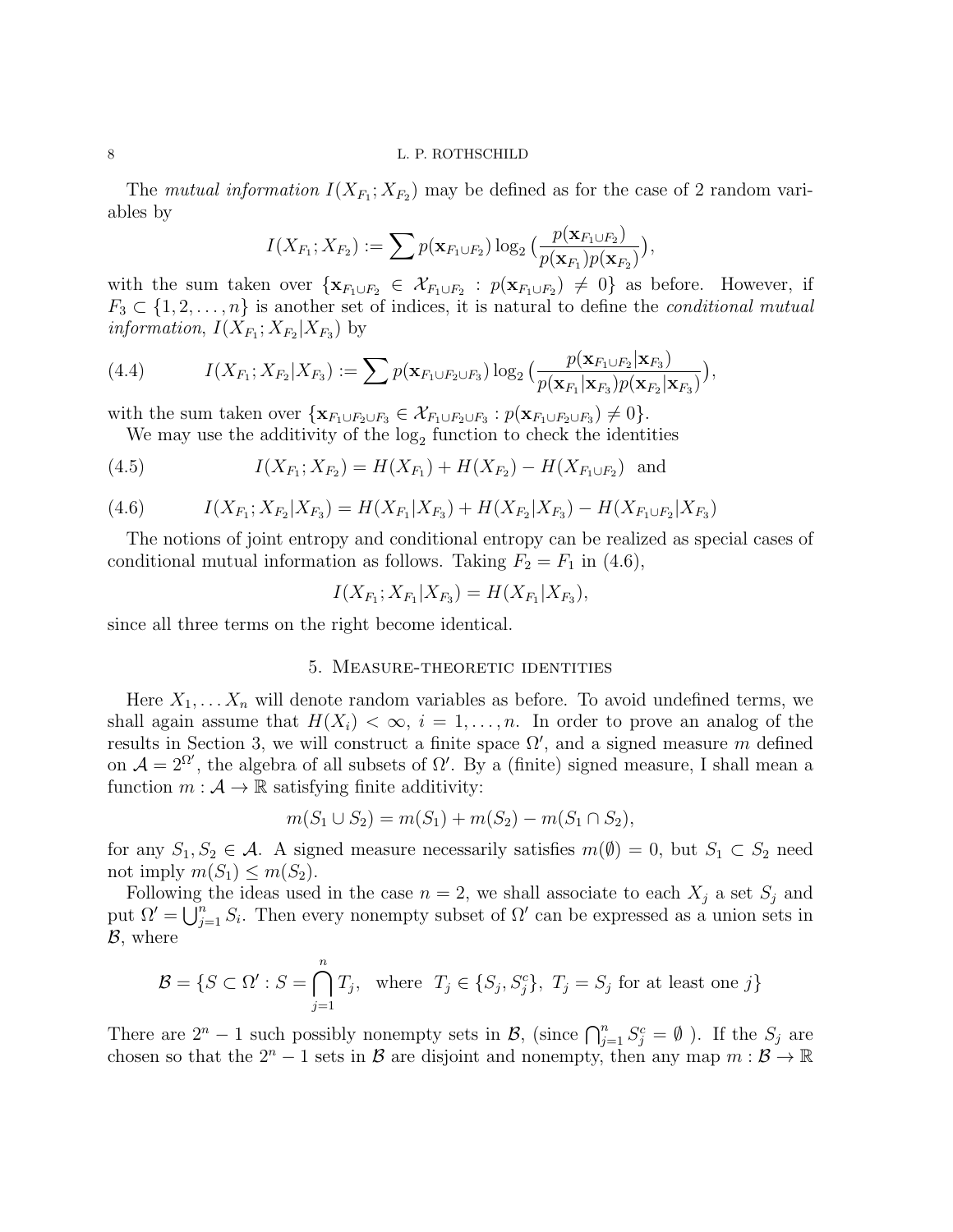extends uniquely to a signed measure m on  $(\Omega', A)$ . Under these conditions  $\Omega'$  must contain at least  $2<sup>n</sup> - 1$  elements, which motivates our choice:

(5.1) 
$$
\Omega' = \{K \in \mathbb{Z} : 1 \leq K \leq 2^n - 1\} \text{ and } \mathcal{A} = 2^{\Omega'}.
$$

In order to associate each random variable  $X_j$ ,  $1 \leq j \leq n$  with a subset  $S_j \subset \Omega'$ , it is convenient to use the binary representation  $b(j)$  of j (which has  $2<sup>n</sup> - 1$  or fewer nonzero digits). For  $1 \leq K \leq 2^{n} - 1$ , let  $b_{K}(j)$  denote the K<sup>th</sup> digit of  $b(j)$  (from the right) and define  $S_j$  by

$$
S_j := \{ K \in \Omega' : b_j(K) = 1 \}.
$$

For example,

$$
S_1 = \{J, \ 1 \le J \le 2^n - 1 : b_1(J) = 1\},\
$$

which is the set of all odd numbers from 1 to  $2<sup>n</sup> - 1$ . Each  $S \in \mathcal{B}$  contains a unique integer J with  $1 \leq J \leq 2^{n} - 1$ , since all its binary digits are specified. It is clear that a signed measure m on  $(\Omega', A)$  is uniquely determined by any assignment  $J \to m({J}) \in \mathbb{R}$ .

For  $F = \{i_1, \ldots, i_k\} \subset \{1, 2 \ldots n\}, F \neq \emptyset$ , we recall the notation  $X_F := (X_{i_1}, \ldots, X_{i_k})$ of Section 4, and define the corresponding set  $S_F \in \mathcal{A}$  by

$$
S_F = \bigcup_{j \in F} S_j = \{ K \in \Omega' : b_j(K) = 1 \text{ for some } j \in F \},
$$

and note that  $S_F^c = \{K \in \Omega' : b_j(K) = 0 \text{ for all } j \in F\}$ . For simplicity, we shall retain the notation  $S_i$  for  $S_{\{i\}}$ .

Let  $\mathcal{U} = \{S_F \subset \Omega^{\prime} : F \subset \{1, 2, \ldots n\}, F \neq \emptyset\}$ , and observe that  $\mathcal{U}$  is closed under all unions, since

(5.2) 
$$
S_{F_1} \cup S_{F_2} = S_{F_1 \cup S_{F_2}} \text{ for (nonempty) } F_1, F_2 \subset \{1, 2, ..., n\}
$$

Note that  $\mathcal{U} \subset \mathcal{A}$  contains  $2^n - 1$  elements, while the order of  $\mathcal{A}$  is  $2^{2^n - 1}$ .

**Theorem 5.1.** Let  $X_1, \ldots, X_n$  be random variables with values in a discrete set  $\mathcal{X} =$  $X_1 \times \ldots X_n$ . Let  $(\Omega', \mathcal{A})$  be the pair defined by (5.1) and  $S_F \in \mathcal{A}$  as in (5.5). Then the mapping

$$
m: S_F \mapsto H(X_F),
$$

defined for all nonempty  $F \subset \{1, 2, \ldots n\}$ , extends uniquely to a signed measure m on  $(\Omega', \mathcal{A})$  satisfying the following for any  $F_1, F_2, F_3 \subset \{1, 2 \ldots n\}$ :

$$
(1) H(X_{F_1}, X_{F_2}) = m(S_{F_1} \cup S_{F_2}) = m(S_{F_1 \cup F_2})
$$

$$
(2) H(X_{F_1}|X_{F_2}) = m(S_{F_1} \cap S_{F_2}^c)
$$

$$
(3) I(X_{F_1}; X_{F_2}) = m(S_{F_1} \cap S_{F_2})
$$

$$
(4) I(X_{F_1}; X_{F_2}|X_{F_3}) = m(S_{F_1} \cap S_{F_2} \cap S_{F_3}^c)
$$

Theorem 5.1 gives a method of translating the notions of joint entropy, conditional entropy, and mutual information into the more usual (for mathematicians) set-theoretic and measure-theoretic notions of union, complements, intersection, and finite additivity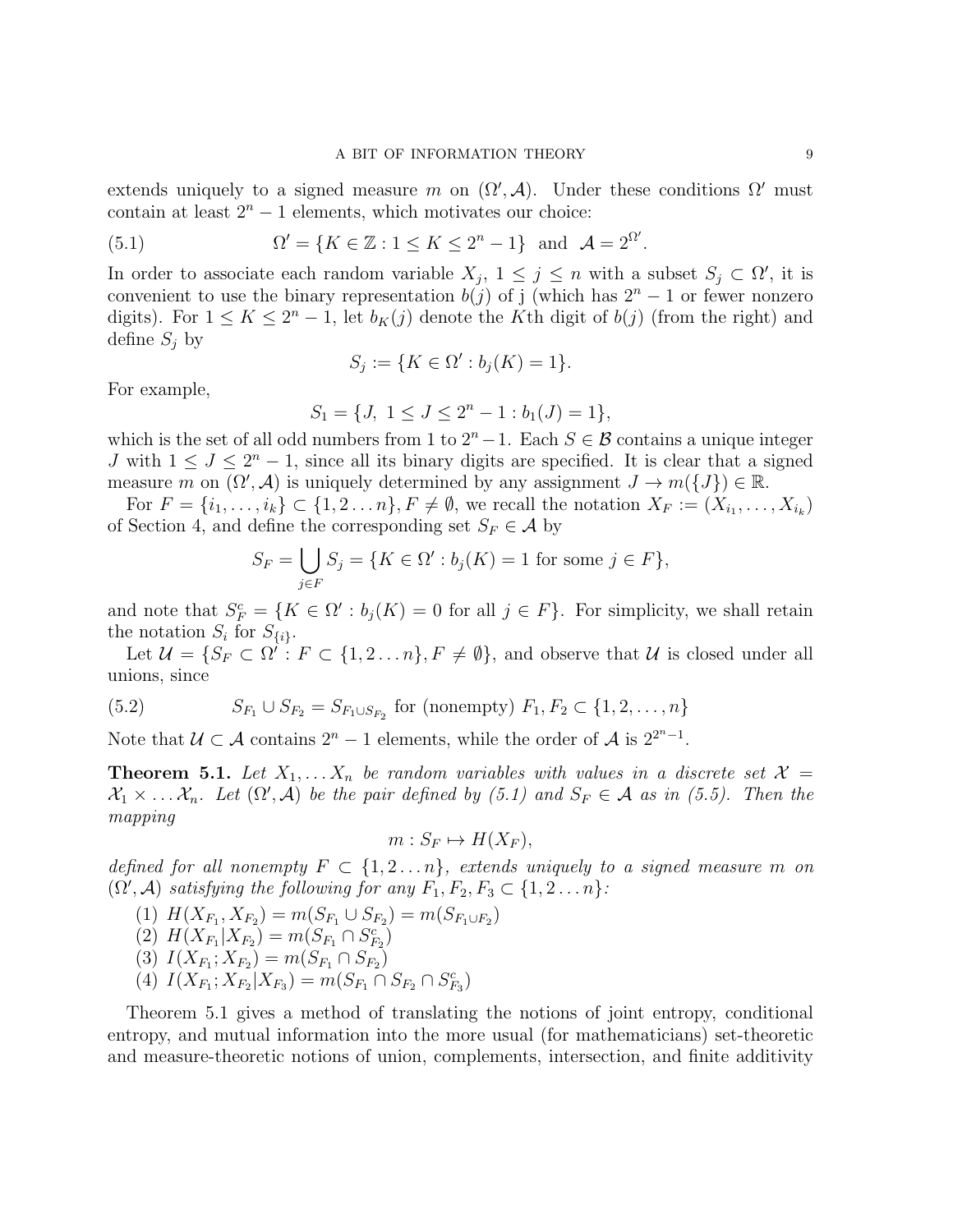for signed measures. As a consequence, one can prove so-called chain rules. For instance, the identity

(5.3) 
$$
H(X_1, ..., X_k) = \sum_{i=1}^k H(X_i | X_{i-1}, X_{i-2}, ..., X_1)
$$

is easily checked by noting that the right hand side becomes a collapsing sum:

$$
(5.4)
$$
\n
$$
\sum_{i=1}^{k} H(X_i | X_{i-1}, X_{i-2}, \dots, X_1) = \sum_{i=1}^{k} \left( m(S_{\{i\}} \cup S_{\{i-1\}} \cup \dots \cup S_{\{1\}}) - m(S_{\{i-1\}} \cup \dots \cup S_{\{1\}}) \right) =
$$
\n
$$
m(S_{\{i\}} \cup S_{\{i-1\}} \cup \dots \cup S_{\{1\}}) = H(X_1, \dots, X_k).
$$

The proof of Theorem 5.1 will use the following construction for the signed measure  $m$ .

**Lemma 5.2.** Let  $\Omega'$ , U be as above, and for  $F \subset \{1, \ldots, n\}$ , let  $m : U \to [0, \infty)$  be defined by

(5.5) 
$$
m(S_F) = H(X_F) \in [0, \infty) \text{ for } S_F \in \mathcal{U}
$$

Then for all  $J \in \Omega'$  there is a unique real number  $m({J})$  such that for any  $F \subset$  $\{1, 2, \ldots n\}$  nonempty,

(5.6) 
$$
m(S_F) = \sum_{J \in S_F} m(\{J\}).
$$

Hence m|U extends to a unique signed measure m on  $(\Omega', 2^{\Omega'})$ .

*Proof.* Let  $\mathcal{D} \subset \Omega'$  be the set of integers J for which  $m({J})$  is uniquely determined by (5.5). The lemma will follow by proving  $\mathcal{D} = \Omega'$ . For  $F \subset \{1, ..., n\}$ ,  $F \neq \emptyset$ , let  $J_F \in \Omega'$ be uniquely determined by

$$
b_j(J_F) = 0 \iff j \in F,
$$

and note that for every  $J \in \Omega'$  there is a unique proper subset  $F \subset \{1, \ldots, n\}$  such that  $J = J_F$ . By definition,  $J_F$  is in  $S_F^c$  and its binary representation is the unique element in  $S_F^c$  with exactly |F| zeros. For  $0 \le \ell \le n$ , let

$$
\Omega'_{\ell} = \{J_F : |F| \ge \ell\},\
$$

so that

$$
\emptyset = \Omega'_n \subset \Omega'_{n-1} \subset \ldots \subset \Omega'_0 = \Omega'.
$$

For any  $J_F \in \Omega'_{n-1}$ , we observe that  $\{J_F\} = S_F^c$ , so that  $m(\{J_F\}) = m(\Omega') - m(S_F)$ . Hence  $\Omega'_{n-1} \subset \mathcal{D}$ . Now assume by induction that

$$
\Omega'_{n-j} \subset \mathcal{D} \text{ for some } j, \ 1 \le j \le n-1,
$$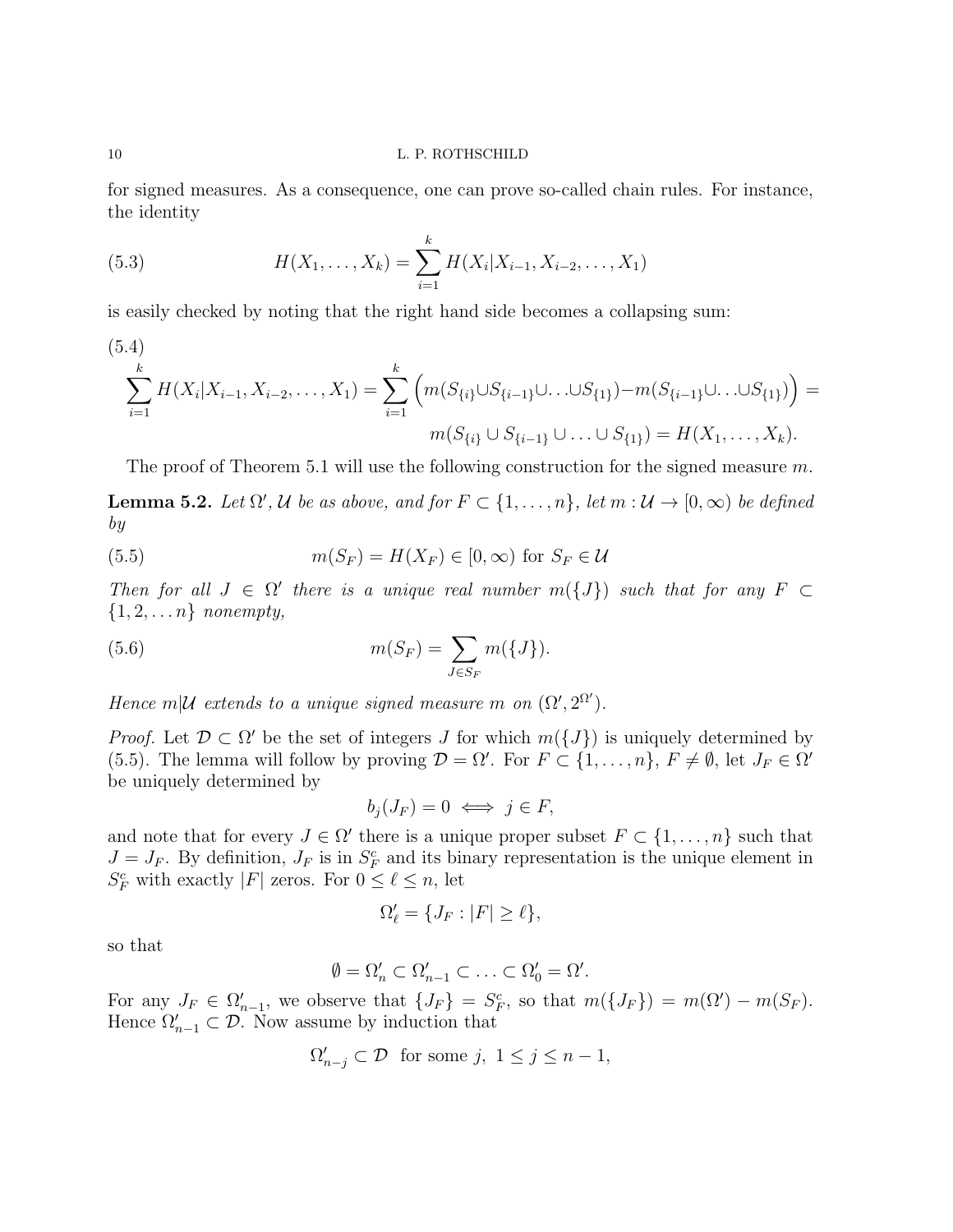and let  $J = J_F$  with  $|F| = n - (j + 1)$ . To complete the the inductive proof, it suffices to show  $J \in \mathcal{D}$ . Since J is the unique element in  $S_F^c$  whose binary representation has exactly  $n - (j + 1)$  zeroes, it follows that

$$
S_F^c \setminus \{J\} \subset \Omega'_{n-j},
$$

so that  $J \in \mathcal{D}$ , which completes the proof of the lemma.

We now prove Theorem 5.1.

*Proof.* Using Lemma 5.2, for any  $S \subset \Omega'$  define  $m(S)$  by

(5.7) 
$$
m(S) := \sum_{x \in S} m(\{x\}),
$$

which is consistent with the definition of  $m(S_F)$  given by (5.6). To complete the proof, we need to check (1) through (4). The equality (1) follows from the definition of  $S_F$  and (5.2). Since

$$
m(S_{F_1} \cap S_{F_2}^c) = m(S_{F_1 \cup F_2}) - m(S_{F_2}),
$$

the equality (2) follows from (4.3). To prove (4) we may use the additivity of m to check that

$$
m(S_{F_1} \cap S_{F_2} \cap S_{F_3}^c) = m(S_{F_1} \cap S_{F_3}^c) + m(S_{F_1} \cap S_{F_3}^c) - m(S_{F_1 \cup F_2} \cap S_{F_3}^c),
$$

which by (4.6), together with (1) and (2), equals  $I(X_{F_1}; X_{F_2}|X_{F_3})$ . The proof of (3) is the same, using  $(4.5)$ . This completes the proof of Theorem 5.1.

# 6. POSITIVE AND NEGATIVE VALUES OF  $m$

It turns out that all the quantities (1) through (4) of Theorem 5.1 are nonnegative as we will now check. It is clear that  $(1)$  is nonnegative, since it is a sum of nonnegative terms. Also, since (2) and (3) are special cases of (4), it suffices to prove the non negativity of (4). We'll begin with the log-sum inequality.

**Proposition 6.1.** (Log-sum inequality) Let  $a_1, \ldots, a_k, b_1, \ldots, b_k$  be nonnegative real numbers, satisfying  $\sum_i a_i \neq 0$ . Then

(6.1) 
$$
\sum_{\{i:a_i\neq 0\}} a_i \log_2(\frac{a_i}{b_i}) \geq (\sum_i a_i) \log_2 \frac{\sum_i a_i}{\sum_i b_i},
$$

with equality if and only if there exists  $r > 0$  such that  $a_i = rb_i$ , for all nonzero  $b_i$ . Here we have adopted the usual convention  $\log_2(\frac{e}{0})$  $\frac{c}{0}$ ) =  $\infty$  for  $c > 0$ .

*Proof.* By assumption, there is at least one nonzero  $a_i$ . If  $b_i = 0$  for any i for which  $a_i \neq 0$ , the left hand side of (6.1) is infinity, and the inequality also holds. Hence we may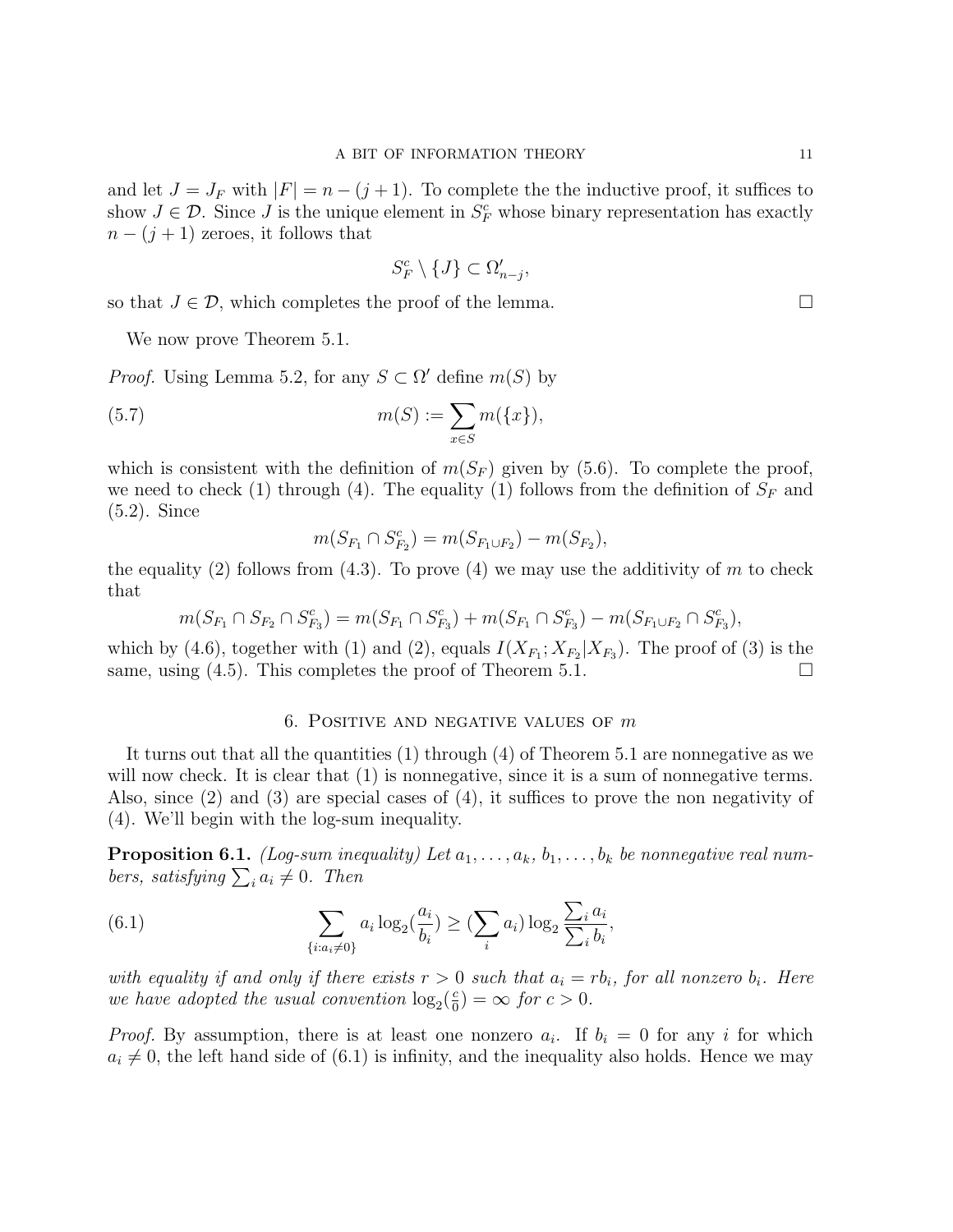assume  $a_i$  and  $b_i$  are positive for the terms on the left hand side of the inequality (and also  $\sum_{i:a_i\neq 0} b_i > 0$ ). Under this assumption, we may write the left hand side of (6.1) as

$$
\left(\sum_j b_j\right) \left(\sum_i \left(\frac{b_i}{\sum_j b_j}\right)\frac{a_i}{b_i} \log_2\left(\frac{a_i}{b_i}\right)\right).
$$

Since the function  $x \mapsto x \log_2 x$  is strictly convex, for any positive real numbers  $t_1, \ldots t_k, x_1, \ldots x_k$ satisfying  $\sum_i t_i = 1$ , we have

(6.2) 
$$
\sum_{i} t_i x_i \log_2 x_i \geq (\sum_{i} t_i x_i) \log_2 (\sum_{i} t_i x_i),
$$

with equality if and only if there exists  $r > 0$  such that  $x_i = r$  for all i. Take  $t_i := \frac{b_i}{\sum_i s_i}$  $_i\,b_i$ and  $x_i := \frac{a_i}{b_i}$  in (6.2) to obtain

(6.3) 
$$
\sum_{\{i:a_i\neq 0\}} a_i \log_2(\frac{a_i}{b_i}) \ge (\sum_i a_i) \log_2 \frac{\sum_i a_i}{\sum_{i:a_i\neq 0} b_i}
$$

with equality holding if and only if  $a_i/b_i$  is constant in i for  $a_i \neq 0$ . This proves the proposition if there is no i for which  $b_i \neq 0$  but  $a_i = 0$ . If such an i does exist, then

$$
\sum_{\{i:a_i\neq 0\}}b_i < \sum_i b_i
$$

so that strict inequality holds in  $(6.1)$ , which completes the proof in this case also.  $\square$ 

Using the log-sum inequality, we may prove that (4) of Theorem 5.1 is nonnegative. The definition (4.4) may be rewritten as

$$
I(X_{F_1}; X_{F_2}|X_{F_3}) = \sum p(\mathbf{x}_{F_1 \cup F_2 \cup F_3}) \log_2(\frac{p(\mathbf{x}_{F_1 \cup F_2 \cup F_3})}{p(\mathbf{x}_{F_1}|\mathbf{x}_{F_3})p(\mathbf{x}_{F_2 \cup F_3})}),
$$

with the sum taken over  $\{ \mathbf{x}_{F_1 \cup F_2 \cup F_3} \in \mathcal{X}_{F_1 \cup F_2 \cup F_3} : p(\mathbf{x}_{F_1 \cup F_2 \cup F_3}) \neq 0 \}$ . Now apply the log-sum inequality with

(6.4) 
$$
\{a_i\} \longleftrightarrow \{p(\mathbf{x}_{F_1 \cup F_2 \cup F_3}) \text{ for } \mathbf{x}_{F_1 \cup F_2 \cup F_3} \in \mathcal{X}_{F_1 \cup F_2 \cup F_3}\},\
$$

$$
\{b_i\} \longleftrightarrow \{p(\mathbf{x}_{F_1}|\mathbf{x}_{F_3})p(\mathbf{x}_{F_2 \cup F_3}) \text{ for } \mathbf{x}_{F_1 \cup F_2 \cup F_3} \in \mathcal{X}_{F_1 \cup F_2 \cup F_3}\},
$$

where the indices i on the left side of (6.4) correspond to those  $\mathbf{x}_{F_1\cup F_2\cup F_3} \in \mathcal{X}_{F_1\cup F_2\cup F_3}$ with  $p(\mathbf{x}_{F_1\cup F_2\cup F_3}) \neq 0$  on the right side. Since

$$
\sum_{\{\mathbf{x}_{F_1\cup F_2\cup F_3}: p(\mathbf{x}_{F_1\cup F_2\cup F_3})\neq 0\}} p(\mathbf{x}_{F_1\cup F_2\cup F_3}) = 1,
$$

we have

$$
I(X_{F_1}; X_{F_2}|X_{F_3}) \geq \log_2\left(\frac{1}{\sum p(\mathbf{x}_{F_1}|\mathbf{x}_{F_3})p(\mathbf{x}_{F_2\cup F_3})}\right),
$$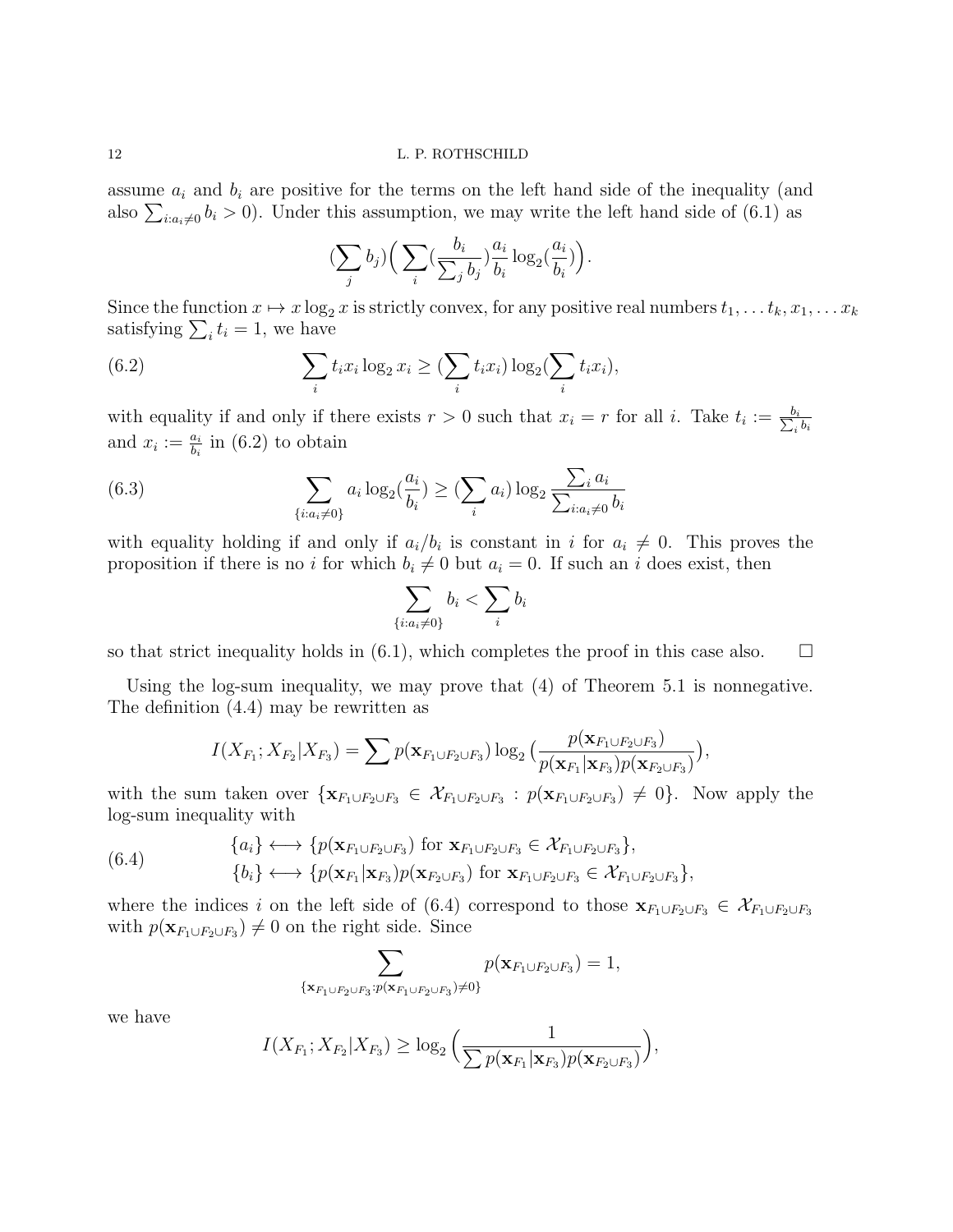where again it is important to note that the sum in the denominator on the right is taken only over those  $\mathbf{x}_{F_1\cup F_2\cup F_3}$  satisfying  $p(\mathbf{x}_{F_1\cup F_2\cup F_3}) \neq 0$ . To prove  $I(X_{F_1}; X_{F_2}|X_{F_3}) \geq 0$ , it suffices to prove

(6.5) 
$$
\sum_{p(\mathbf{x}_{F_1\cup F_2\cup F_3})\neq 0} \frac{p(\mathbf{x}_{F_1\cup F_3})}{p(\mathbf{x}_{F_3})} p(\mathbf{x}_{F_2\cup F_3}) \leq 1
$$

To prove (6.5), let's first assume that the sets of indices  $F_i$ ,  $i = 1, 2, 3$  are pairwise disjoint. Under this assumption any  $\mathbf{x}_{F_1\cup F_2\cup F_3} \in \mathcal{X}_{F_1\cup F_2\cup F_3}$  may written

$$
\mathbf{x}_{F_1\cup F_2\cup F_3}=(\mathbf{x}_{F_1},\mathbf{x}_{F_2},\mathbf{x}_{F_3})
$$

We estimate the left hand side of  $(6.5)$  by summing over all  $(\mathbf{x}_{F_1}, \mathbf{x}_{F_2}, \mathbf{x}_{F_3})$  for which  $p(\mathbf{x}_{F_3}) \neq 0$ , which will give an upper estimate, since it includes all terms for which  $p(\mathbf{x}_{F_1}, \mathbf{x}_{F_2}, \mathbf{x}_{F_3}) \neq 0$ . By summing first over  $\mathbf{x}_{F_1}$  and  $\mathbf{x}_{F_2}$  with  $\mathbf{x}_{F_3}$  fixed (and satisfying  $p(\mathbf{x}_{F_3}) \neq 0$ , we obtain the desired upper estimate: (6.6)

$$
\sum_{\{p(\mathbf{x}_{F_1\cup F_2\cup F_3})\neq 0\}}\frac{p(\mathbf{x}_{F_1\cup F_3})}{p(\mathbf{x}_{F_3})}p(\mathbf{x}_{F_2\cup F_3}) \leq \sum_{\{\mathbf{x}_{F_3}:p(\mathbf{x}_{F_3})\neq 0\}}\left(\sum_{\mathbf{x}_{F_2}}p(\mathbf{x}_{F_2},\mathbf{x}_{F_3})\right)\sum_{\mathbf{x}_{F_1}}p(\mathbf{x}_{F_1}|\mathbf{x}_{F_3}) = 1.
$$

This proves the non negativity of  $(4)$  in the case that the indices in the  $F_i$  are disjoint. For the general case, we replace the  $F_i$  by pairwise disjoint  $F'_i$  as follows.

$$
F_3' := F_3, \ F_2' := F_2 \cap F_3^c, \ F_1' := F_1 \cap F_2^c \cap F_3^c.
$$

Then

$$
F_1' \cup F_2' \cup F_3' = F_1 \cup F_2 \cup F_3, \ F_2' \cup F_3' = F_2 \cup F_3, \ F_1' \cup F_3' \subset F_1 \cup F_3.
$$

Hence

$$
p(\mathbf{x}_{F_3}) = p(\mathbf{x}_{F'_3}), p(\mathbf{x}_{F_2 \cup F_3}) = p(\mathbf{x}_{F'_2 \cup F'_3}), \text{and } p(\mathbf{x}_{F_1 \cup F_3}) \leq p(\mathbf{x}_{F'_1 \cup F'_3}).
$$

so that

$$
\sum_{\{p(\mathbf{x}_{F_1\cup F_2\cup F_3})\neq 0\}}\frac{p(\mathbf{x}_{F_1\cup F_3})}{p(\mathbf{x}_{F_3})}p(\mathbf{x}_{F_2\cup F_3})\leq \sum_{\{p(\mathbf{x}_{F_1'\cup F_2'\cup F_3'})\neq 0\}}\frac{p(\mathbf{x}_{F_1'\cup F_3'})}{p(\mathbf{x}_{F_3'})}p(\mathbf{x}_{F_2'\cup F_3'})=1
$$

This proves the upper bound in the general case. The proof of the positivity of (4), and hence  $(2)$ , and  $(3)$  also is complete.

# 7. POSSIBLE NEGATIVITY OF THE MEASURE  $m$

Although the measures of all the relevant sets in Theorem 5.1 are nonnegative, the signed measure m may actually take negative values if  $n > 3$ . As with many examples, to find such an instance we choose three random variables that are pairwise independent but not independent as a triple.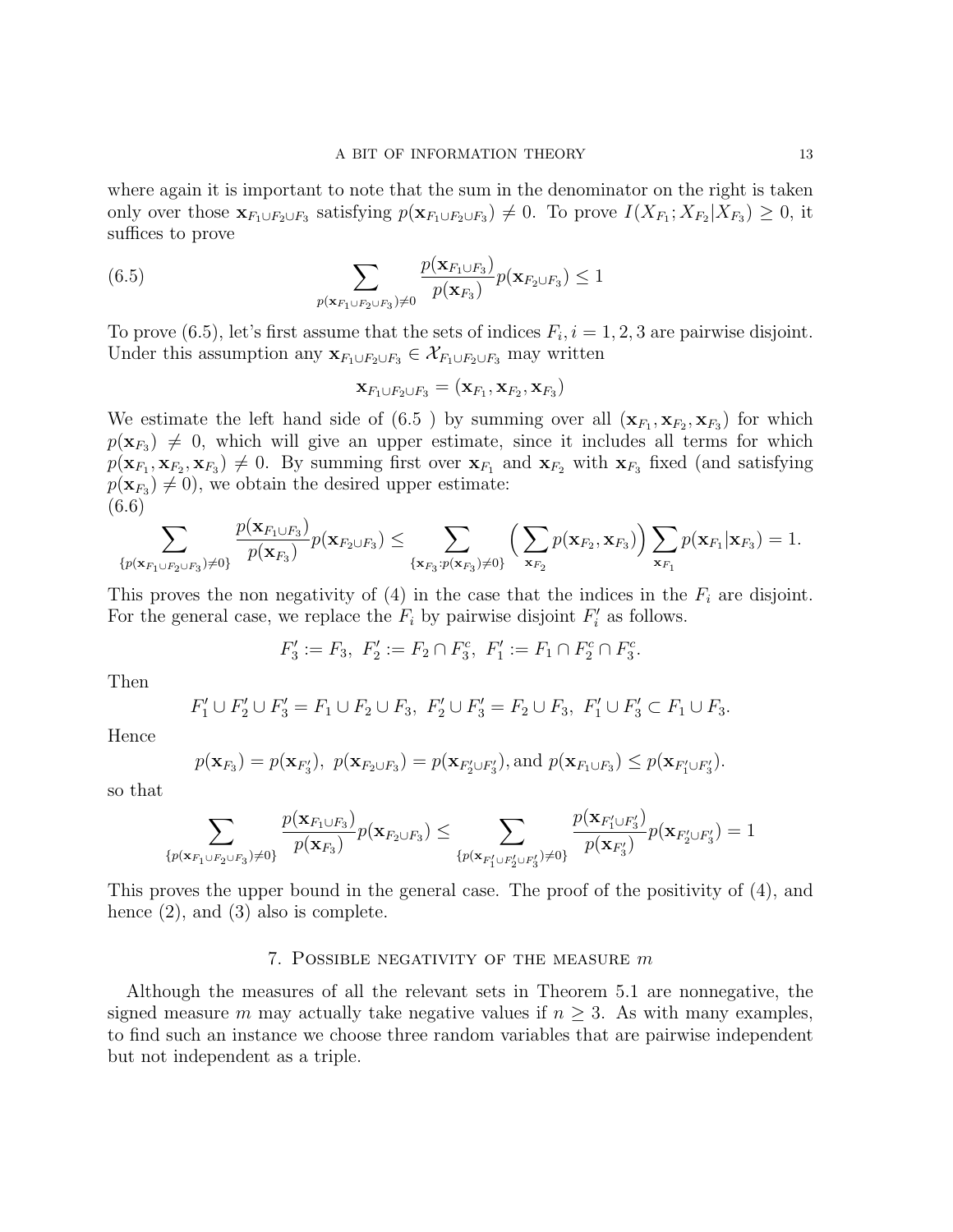**Example 7.1.** Let  $X_1$  and  $X_2$  be independent random variables with values in  $X_1$  =  $\mathcal{X}_2 = \{0, 1\}$ , each taking 0 and 1 with probability .5. Let  $X_3 = (X_1 + X_2) \mod 2$ . (In the language of computer science,  $X_3$  is the XOR function of  $X_1$  and  $X_2$ .) Following the notation of Theorem 5.1,

$$
F = \{1, 2, 3\}, S_{\{1\}} = \{1, 3, 5, 7\}, S_{\{2\}} = \{2, 3, 6, 7\}, \text{ and } S_{\{3\}} = \{4, 5, 6, 7\}.
$$

It is easy to check that

$$
H(X_1) = H(X_2) = H(X_3) = 1,
$$

and by pairwise independence,

$$
H(X_1, X_2) = H(X_1, X_3) = H(X_2, X_3) = 2.
$$

By using the chain rule(5.3), we have

$$
H(X_1, X_2, X_3) = H(X_1) + H(X_2|X_1) + H(X_3|X_1, X_2) = 1 + 1 + 0 = 2,
$$

since  $X_2$  is independent of  $X_1$ , and  $X_3$  is completely determined by  $X_1$  and  $X_2$ . Also by pairwise independence

$$
H(X_1|X_2) = H(X_2|X_3) = H(X_3|X_1) = 1,
$$

and hence by Theorem 5.1  $(2)$  and the additivity property of m,

 $m(S_{\{1\}} \cap S_{\{2\}}^c) + m(S_{\{2\}} \cap S_{\{3\}}^c) + m(S_{\{3\}} \cap S_{\{1\}}^c) = m(\{1, 5\}) + m(\{2, 3\}) + m(\{4, 6\}) = 3,$ so that

$$
m(S_{\{1\}} \cap S_{\{2\}} \cap S_{\{3\}}) = (m(\{7\}) = m(\{1,2,3,4,5,6,7\}) - m(\{1,2,3,4,5,6\}) = 2 - 3 = -1.
$$

Hence  $m$  takes negative values in this example, although all the quantities in Theorem 5.1 (1) through (4) are nonnegative.

# 8. Closing remarks

I have touched here only on some of the basic properties of entropy in the discrete setting. The textbooks [CT2006] and [Y2008] offer much further theory as well as many interesting applications to the transmission of data. On the theoretical side, for instance, it is useful to study entropy in the situation where the random variables are related via a Markov chain. For applications, the notion of mutual information is used to define the capacity of a channel, giving a theoretic upper limit for the rate at which information can be transmitted.

On a personal note, about ten years ago I decided to learn some of the mathematics involved in the communication and wireless revolution, so I went to a marvelous graduate course on information theory given by Alon Orlitsky, a professor of computer engineering at UCSD. Unfortunately, I was too busy that quarter to continue going to the course. A few years later, I tried again to start learning information theory together with one of my colleagues (whose mathematical research was as far from information theory as mine). We began at the first chapter (of a previous edition) of the textbook [CT2006], but were